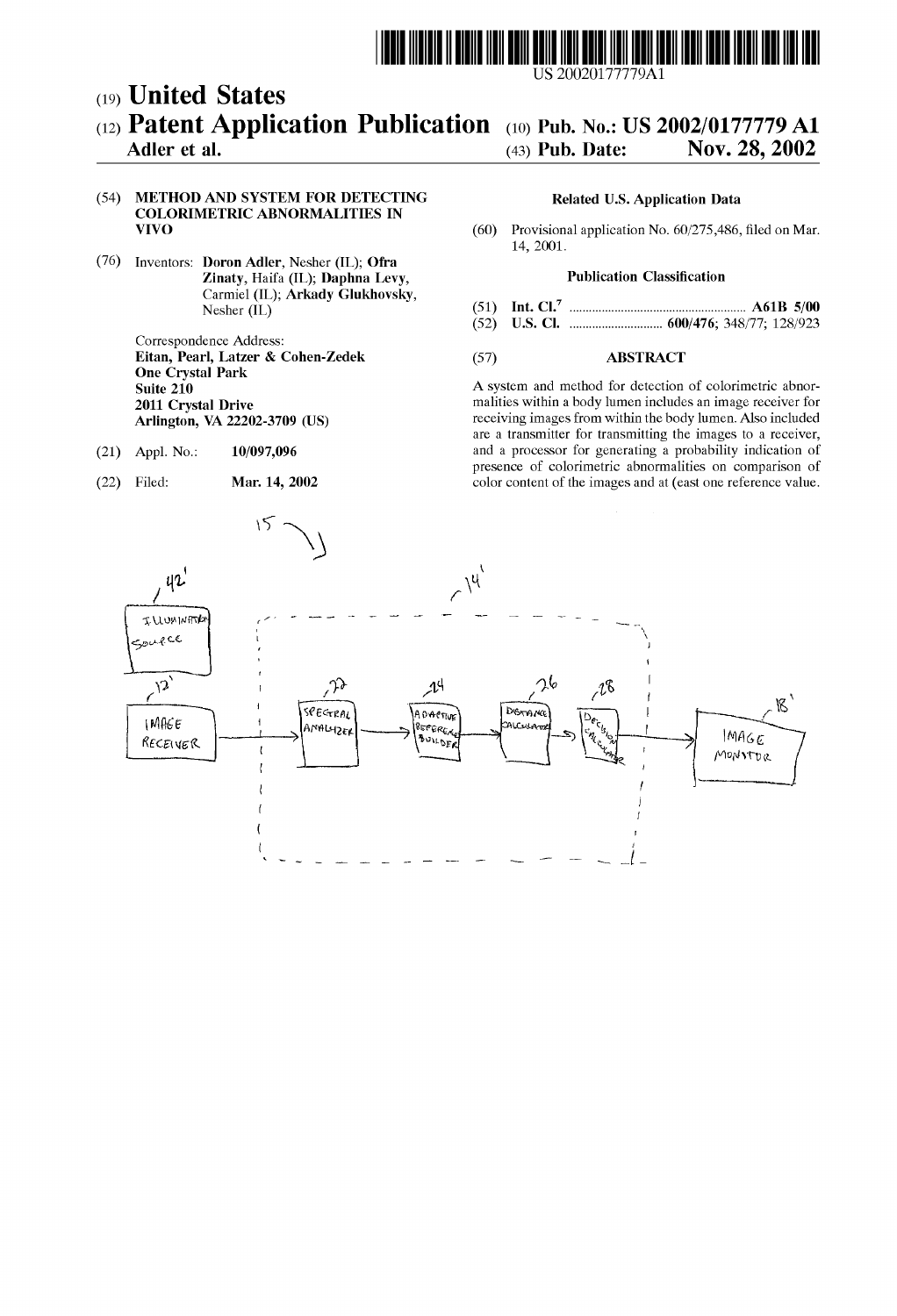FIG.1<br>PRIOR ART

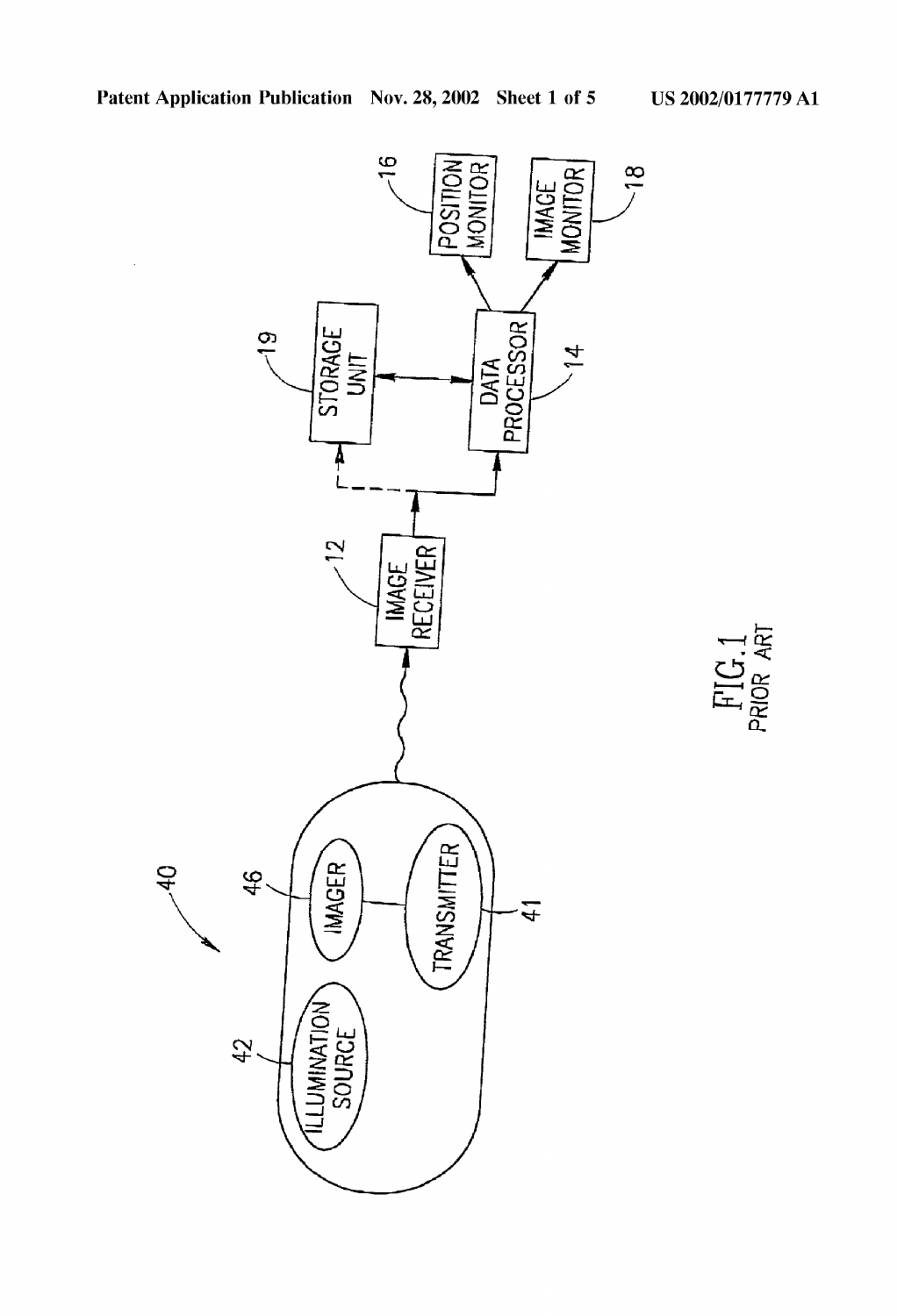

## Figure 2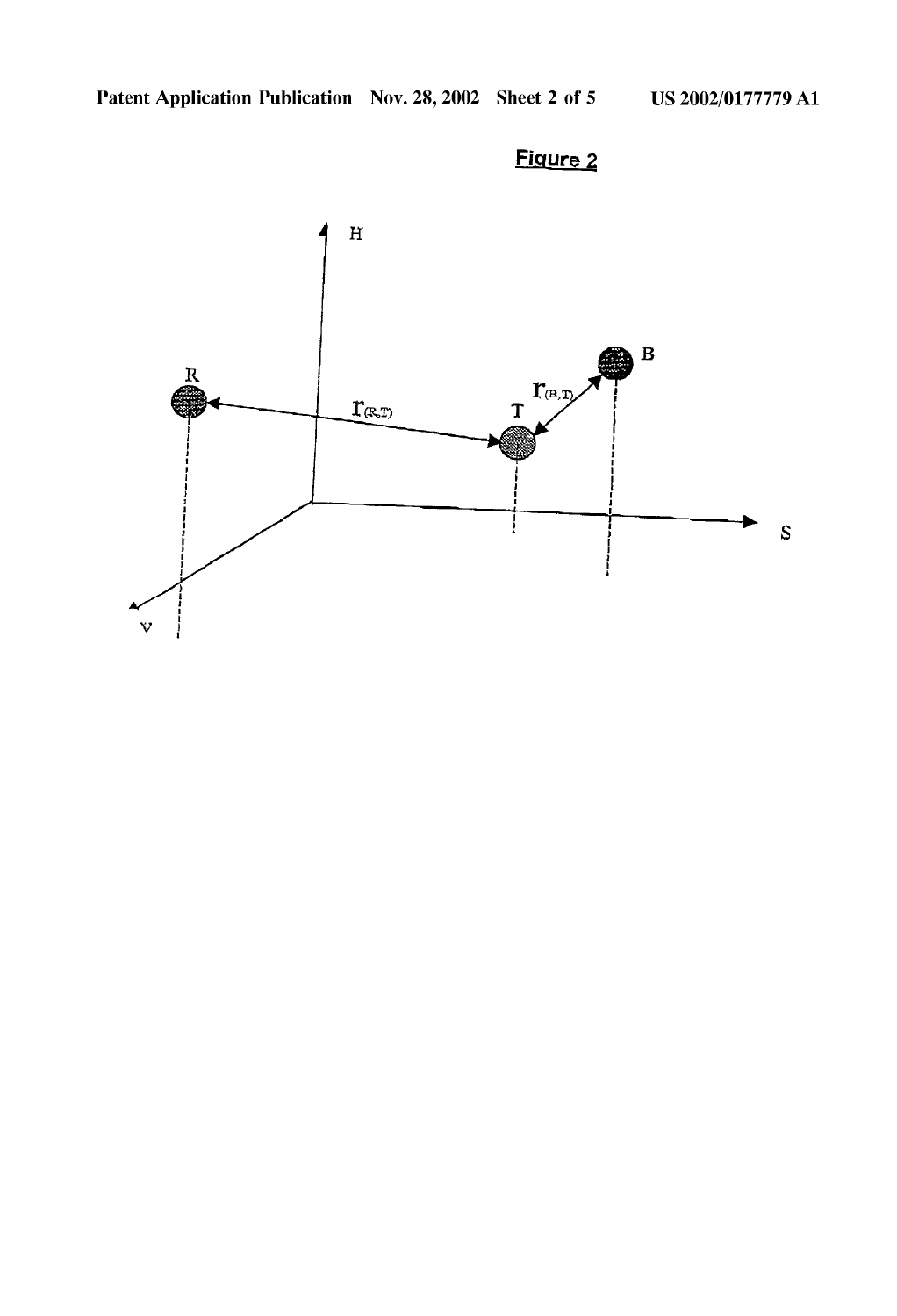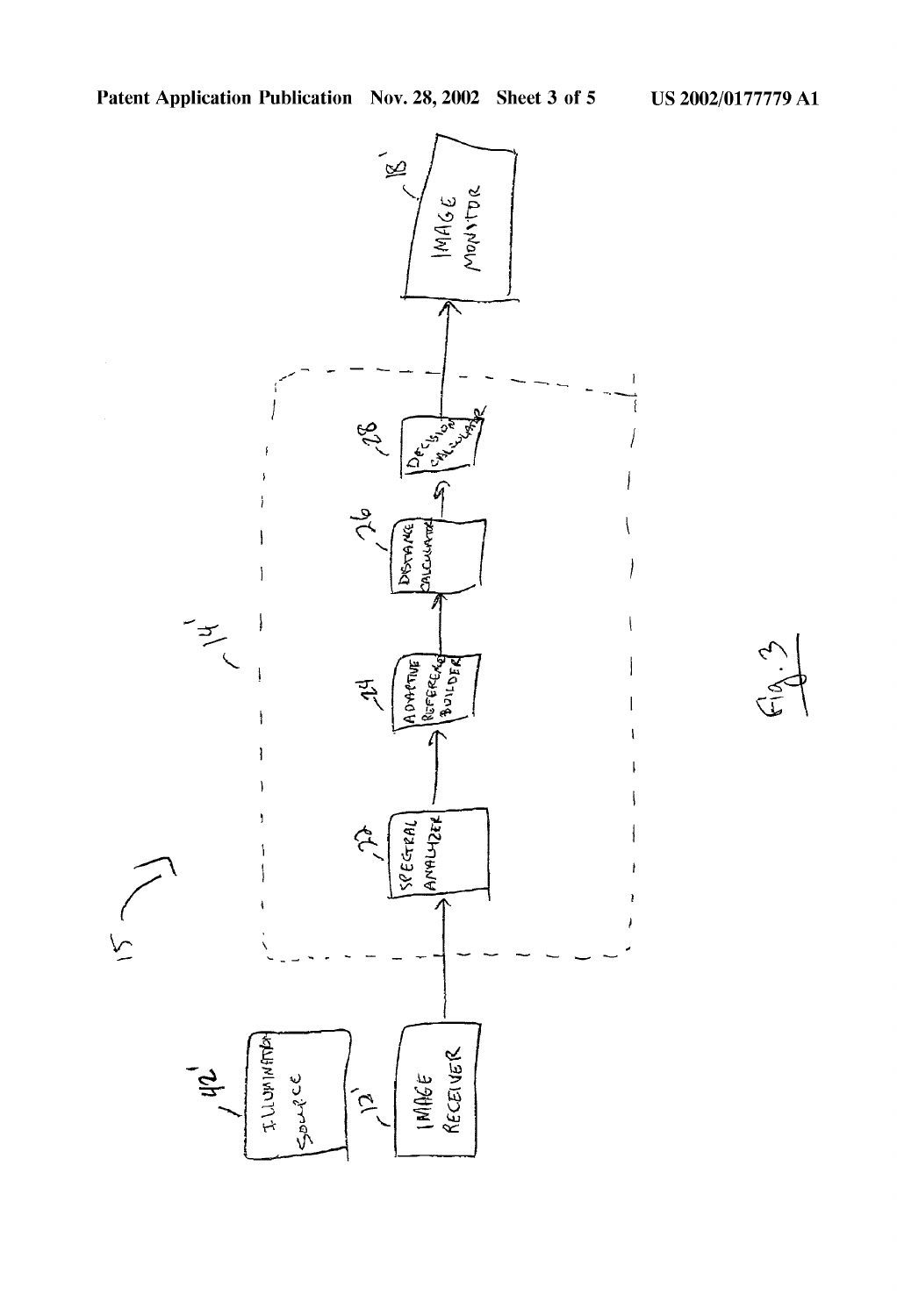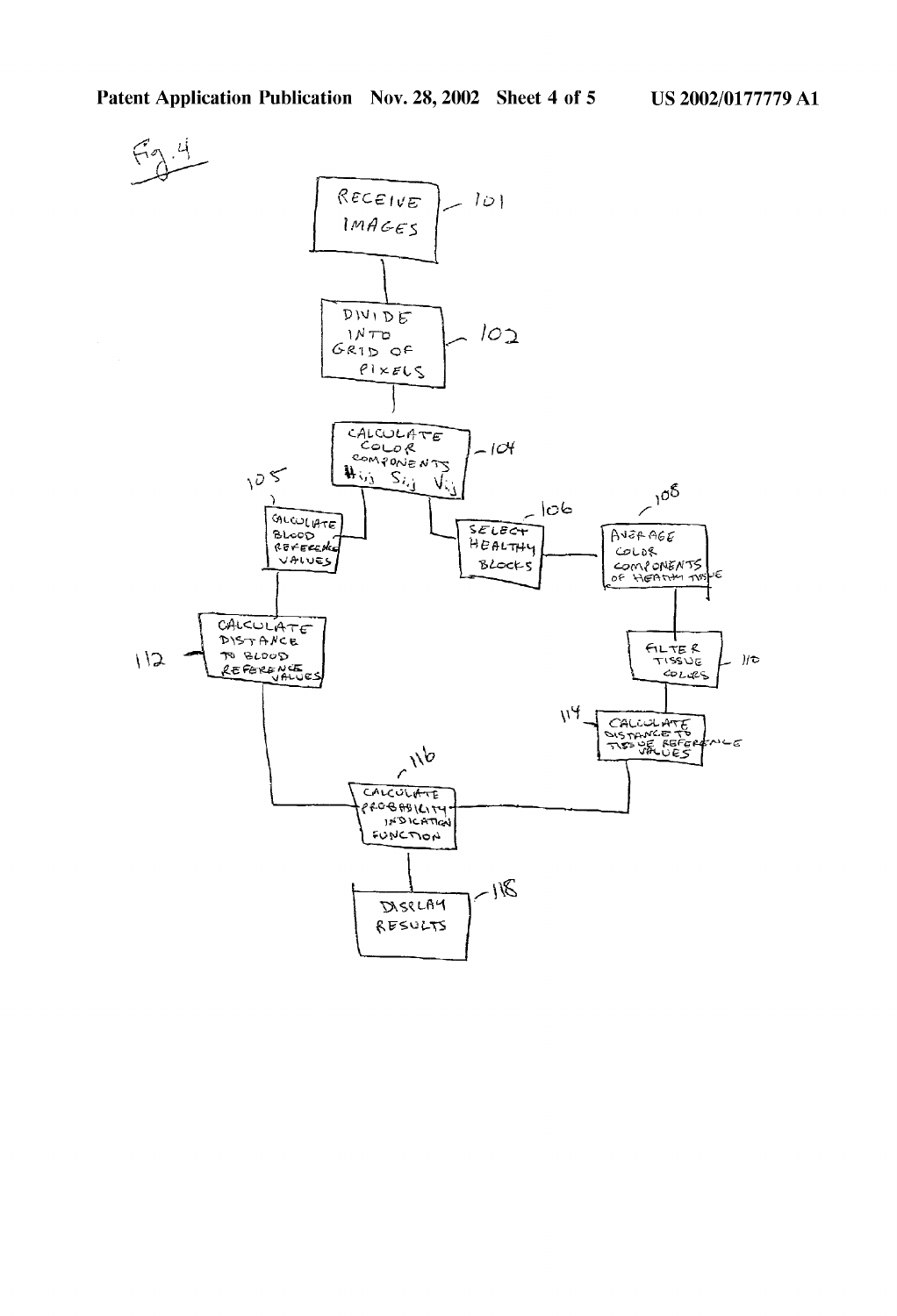

 $\mathbf{p}_{i\text{-}2}$ 



 $\mathbf{P}_{i\text{-}1}$ 



 $\bar{P}_i$ 

Figure 5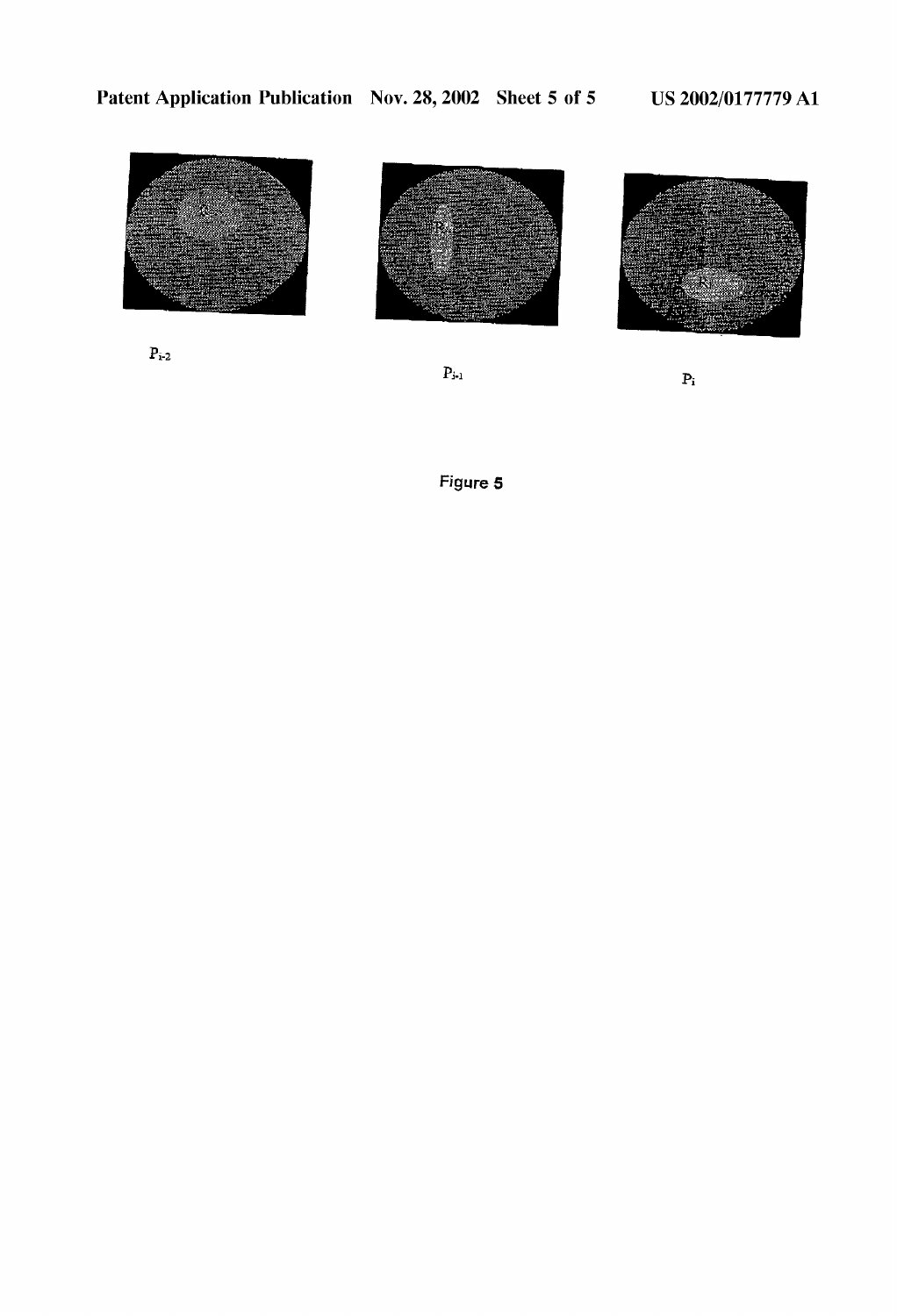## METHOD AND SYSTEM FOR DETECTING COLORIMETRIC ABNORMALITIES IN VIVO

## FIELD OF THE INVENTION

[0001] The present invention relates to a method and system for detection of colorimetric abnormalities in vivo, and specifically within the gastrointestinal (GI) tract.

### BACKGROUND OF THE INVENTION

[0002] Pathologies of the gastrointestinal (GI) tract may exist for a variety of reasons. Some examples of pathologies include bleeding, lesions, angiodisplasia, Crohn's disease, polyps, celiac disorders, and others. The majority of patholo gies result in changes of color and/or texture of the inner surface of the GI tract.

[0003] As one example, color changes may be due to bleeding. Blood may be present Within the digestive tract for a variety of pathological reasons, including ulcers, cancer, or other disease conditions. It is often difficult to detect the presence of blood Within the GI tract, since bleeding can occur in difficult to reach locations. In addition, it is difficult to "see" inside the tract, especially in sections Which are hard to reach such as the small intestines.

[0004] Several approaches have been used to try to detect the presence of blood Within the GI tract. One approach has been the detection of blood in the feces by visual and/or chemical means. The main draWback of this approach has been that the concentration of blood in the feces is lower than the concentration of blood at the bleeding site, since additional materials are accumulated along the GI passage. Therefore, the sensitivity of this approach is loW. In addition, the specific bleeding site along the GI tract cannot be determined.

[0005] A second, more invasive technique, has been the use of an endoscope or enteroscope. This approach enables direct visualization of parts of the GI tract. However, most portions of the small intestine are inaccessible by this method.

[0006] Other examples of pathologies Which may be detected based on the red part of the spectrum include active bleeding, blood clots, polyps, lesions, ulcerations, angiodis plasia and telangectasia. Pathologies Which may be charac terized by blue/violet color include arterio-venous malformation (AVM) and submucosal bleeding. AVM may also appear in red. In addition, some types of ulcers are charac terized by white color.

## SUMMARY OF THE INVENTION

[0007] There is provided, in accordance with one embodiment of the present invention a method for detecting colo rimetric abnormalities in a body lumen. The method includes the step of calculating a probability indication of a presence of an abnormal color Within the body lumen based on comparison of spectral characteristics to at least one reference value.

[0008] There is provided, in accordance with another embodiment of the present invention, a method for calcu lation of a reference value for tissue. The method includes the steps of receiving at least a first image and a second image from Within a body lumen, selecting blocks of pixels within the images based on calorimetric parameters, averaging the colorimetric parameters of the selected blocks of pixels of the first and second images, and filtering the calorimetric parameters, thereby obtaining a reference value for tissue.

[0009] There is provided, in accordance with another embodiment of the present invention, a swallowable capsule for detecting colorimetric abnormalities in a gastrointestinal tract. The capsule includes an image-receiver for receiving images from the gastrointestinal tract, and a processor for generating a probability indication for presence of calori metric abnormalities by comparing color content of the images to at least one reference value.

[0010] There is provided, in accordance with another embodiment of the present invention, an apparatus for determining colorimetric abnormalities Within a body lumen. The apparatus includes an image-receiver for receiv ing images from a body lumen, a spectral analyzer for determining color content of the images, and a processor for generating a probability indication for presence of an abnor mal condition by comparing the color content to at least one reference value.

[0011] There is provided, in accordance with another embodiment of the present invention, a system for detection of blood Within a body lumen. The system includes a swallowable capsule having an in-vivo imager for obtaining images from Within the body lumen, a transmitter for transmitting the images to a receiver, and a processor for generating a probability indication of presence of blood based on comparison of color content of the received images and at least one reference value.

## BRIEF DESCRIPTION OF THE DRAWINGS

[0012] The present invention Will be understood and appreciated more fully from the following detailed description taken in conjunction With the draWings in Which:

[0013] FIG. 1 is a schematic illustration of a prior art in vivo camera system;

[0014] FIG. 2 is a schematic illustration of the classification of samples according to their spectral components;

[0015] FIG. 3 is a block diagram illustration of a system according to one embodiment of the present invention;

[0016] FIG. 4 is a flow chart illustration of the method used by the system shown in FIG. 3; and

[0017] FIG. 5 is a schematic illustration of adaptive building of a reference tissue sample.

## DETAILED DESCRIPTION OF THE INVENTION

[0018] The present invention relates to a method and system of detection of pathologies by spectral analysis of images captured by a moving in-vivo video camera system. This analysis is based on detection of colorimetric abnor malities, or deviations from an expected spectrum. The in-vivo video camera system may be included on an endo scope, a sWalloWable capsule, or any other device Which is introduced into the body to vieW the interior.

 $[0019]$  U.S. Pat. No. 5,604,531, assigned to the common assignee of the present application and incorporated herein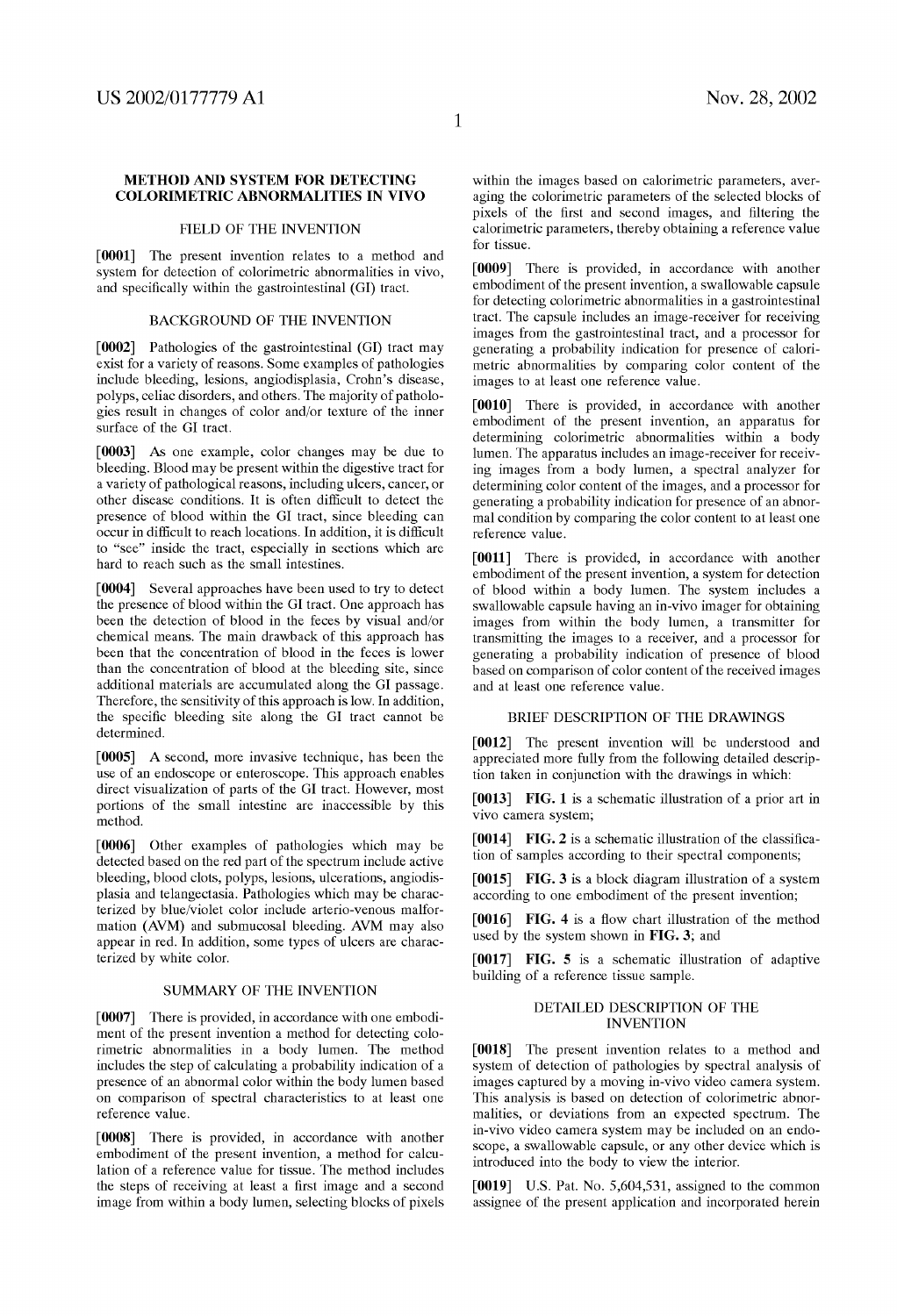by reference, teaches an in vivo camera system, Which is carried by a sWalloWable capsule. The in vivo video camera system captures and transmits images of the GI tract While the capsule passes through the GI lumen. In addition to the camera system, the capsule contains an optical system for imaging an area of interest onto the camera system and a transmitter for transmitting the video output of the camera. The capsule can pass through the entire digestive tract and operate as an autonomous video endoscope. It images even the difficult to reach areas of the small intestine.

[0020] Reference is made to FIG. 1, which shows a schematic diagram of the system, described in US. Pat. No. 5,604,531. The system comprises a capsule 40 having an imager 46, an illumination source 42, and a transmitter 41. Outside the patient's body are an image receiver 12 (usually an antenna array), a storage unit 19, a data processor 14, an image monitor 18, and a position monitor 16. While FIG. 1 shoWs separate monitors, both an image and its position can be presented on a single monitor.

[0021] Imager 46 in capsule 40 is connected to transmitter 41 also located in capsule 40. Transmitter 41 transmits images to image receiver 12, Which sends the data to data processor 14 and to storage unit 19. Data processor 14 analyzes the data and is in communication with storage unit 19, transferring frame data to and from storage unit 19. Data processor 14 also provides the analyzed data to image monitor 18 and position monitor 16 Where the physician vieWs the data. The image monitor presents an image of the GI lumen and the position monitor presents the position in the GI tract at Which the image Was taken. Data processor 14 can be configured for real time processing or for post processing to be vieWed at a later date. In addition to revealing pathological conditions of the GI tract, the system can provide information about the location of these patholo gies.

[0022] In a preferred embodiment of the present invention, received images are analyzed for color content. Based on this analysis, as described hereinbeloW, determination as to the presence or absence of a colorimetric abnormality may be made. A colorimetric abnormality may indicate a patho logical condition, such as bleeding. Other examples of pathologies Which may be detected based on the red part of the spectrum include active bleeding, blood clots, polyps, lesions, ulcerations, angiodisplasia and telangectasia. Pathologies which may be characterized by blue/violet color include arterio-venous malformation (AVM) and submu cosal bleeding. AVM may also appear in red. In addition, some types of ulcers are characterized by white color. It will be apparent that the method and system described herein beloW may be useful in detecting any colorimetric deviation from the normal color content of a body lumen, Whether or not a pathological condition is present.

[0023] Reference is now made to FIG. 2, which is a schematic illustration of the classification of samples according to their spectral components. Each test sample T is located Within a coordinate system represented by the folloWing variables: hue H, saturation S and value V. Hue H represents a number related to the dominant Wavelength of the color stimulus, and varies from 0 to 1 as the color changes from red to yelloW to green to cyan to blue to magenta and back to red again. Saturation S corresponds to color purity, and in the case of a pure color is equal to 100%.

Value V is a measure of relative intensity of color, repre senting brightness of red, blue and green (RBG). A distance vector  $r(B,T)$  between test sample T and an ideal pathology sample B is calculated. Another distance vector  $r(R,\overline{T})$ betWeen test sample T and a reference sample of healthy tissue R is calculated. The relationship of distance vector  $r(B,T)$  and distance vector  $r(R,T)$  is calculated. Each test sample  $T$  is classified based on the relationship between distance vector  $r(B,T)$  and distance vector  $r(R,T)$ . Briefly, if distance vector  $r(B,T)$  is small relative to distance vector r(R,T), there is a positive indication of pathological color. In the preferred embodiment, the analysis is set up to include a higher possibility of false positives than false negatives, so as to minimize the likelihood of missing a positive diagnosis. HoWever, other embodiments of analysis are possible as Well.

[0024] Reference is now made to FIGS. 3 and 4, which illustrate a system 15 and a How chart diagram shoWing the steps of using system 15 for determining the blood content or any other color-distinguishable pathology Within the gut. System 15 comprises illumination source 42', image receiver 12', data processor 14', and image monitor 18'. Data pro cessor 14' comprises a spectral analyzer 22, an adaptive reference builder 24, a distance calculator 26, and a decision calculator 28. According to one embodiment of the inven tion, data processor 14' is a standard computer accelerator board, high performance computer, multiprocessor or any other serial or parallel high performance processing machine. Image monitor 18' may be a video display, or a graph, table or any other indicator.

[0025] Steps of FIG. 4 may be accomplished using system 15 of FIG. 3. In one embodiment, images are captured and processed Within a capsule. In another embodiment, images are captured by an in-vivo system, and are transmitted to a remote location Where they are processed. Image receiver 12' receives (step 101) images captured by the in-vivo camera system of FIG. 1 or any other in-vivo imager. Data processor 14' divides (step 102) the color images into a grid of piXels. As in other imaging applications, the number of piXels determines the resolution of the image. For purposes of this discussion, the images are divided into blocks  $(i, j)$  of  $8\times8$  pixels. Since, in one embodiment, the original image is a  $256\times256$  pixel image, the result of dividing into 8 pixels, and determining the color components is a  $32\times32\times3$  matrix of color component value blocks. Spectral analyzer 22 calculates (step 104) the color components of each block: hue H<sub>i,j</sub>; saturation  $S_{i,j}$ ; and brightness value  $V_{i,j}$  for each image.

[0026] Spectral analyzer also calculates (steps 105 and 106-110) the color components of blocks of pathology sample B and of healthy reference tissue R. Spectral analyzer 22 calculates (step 105) the color components of blocks of pathology sample B from known images containing blood.

[0027] Reference is now made to FIG. 5, which is a schematic illustration of the adaptive reference building steps 106-110 of FIG. 4. Adaptive reference builder 24 calculates (steps 106-110) tissue reference color components in order to build a reference sample of healthy tissue. The adaptive approach is based on averaging healthy tissue appearing in subsequent images. Averages are used since the parameters of healthy tissue along the GI tract may change.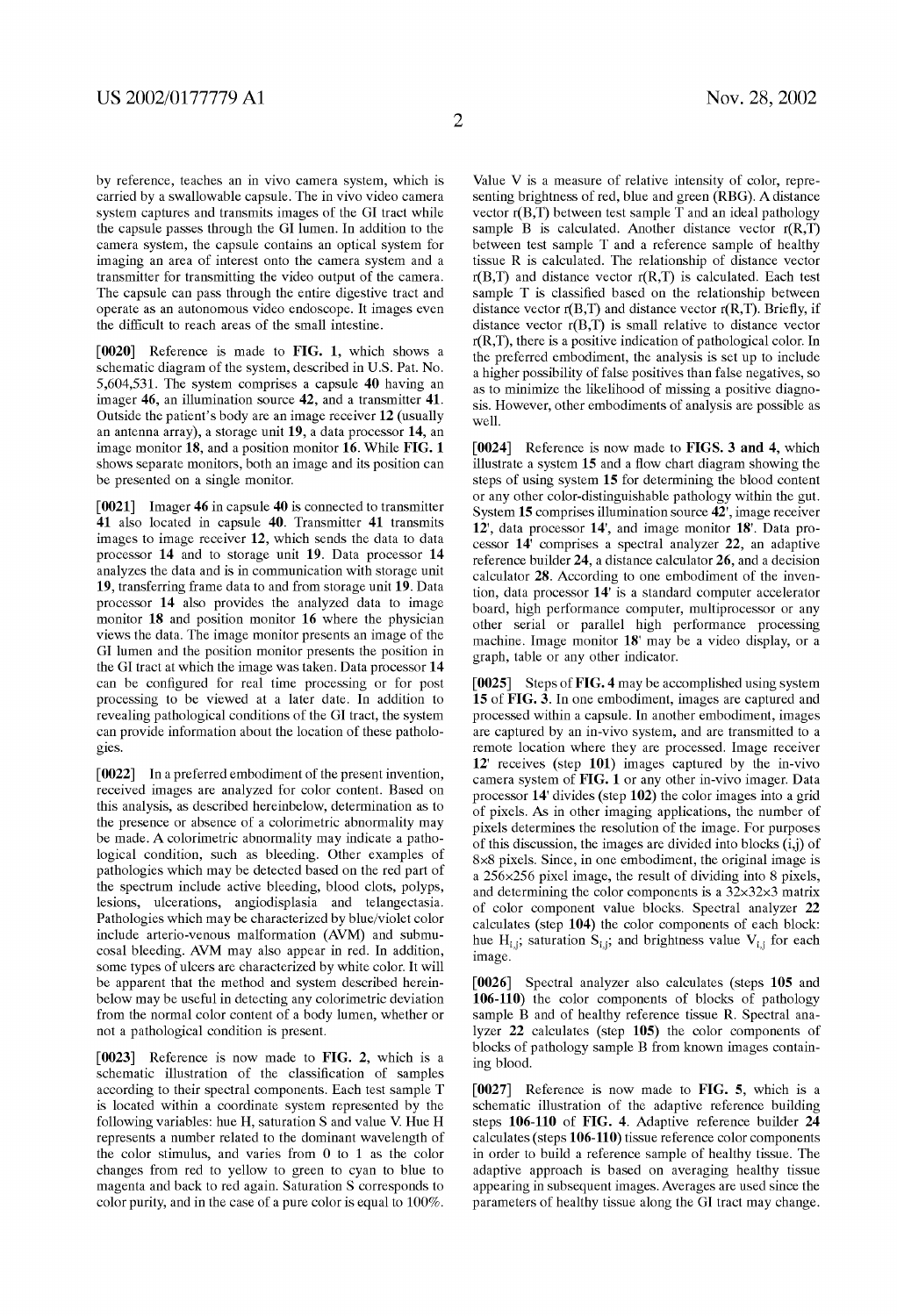Adaptive reference builder 24 selects (step 107) blocks based on value V (brightness) and hue H. In one embodi ment, the conditions are:  $0.1 < V_i$ ; <0.9 and 0<H<sub>i</sub>; <0.09. These conditions indicate that healthy tissue is present. As shown in **FIG. 5**, images  $P_i$ ,  $P_{i-1}$ , and  $P_{i-2}$  with regions  $R_i$ ,  $R_{i-1}$ , and  $R_{i-2}$  of healthy tissue are obtained. Adaptive reference builder 24 averages (step 108) color components of healthy regions  $R_i$ ,  $R_{i-1}$ , and  $R_{i-2}$  (i.e. the selected blocks) of images  $P_i$ ,  $P_{i-1}$ , and  $P_{i-2}$  obtained along the GI tract. To smooth the data and eliminate sensitivity to particular images, adaptive reference builder  $24$  filters (step  $110$ ) the average tissue colors of the present image  $P_i$  and the previous image  $P_{i-1}$ .

[0028] In one embodiment an Infinite Impulse Response  $(IIR)$  filter with the following iterative computation is used:

 $out(t_i)=0.08*in(t_i)+0.92*out(t_{i-1})$ 

 $[0029]$  where t<sub>i</sub> represents the time index of the current frame i and  $t_{i-1}$  represents the time index of the previous frame i—1.

[0030] Referring back to FIG. 4, distance calculator 26 then calculates (step 112) the Euclidian distance between each block in the matrix and blood reference value B. Blood reference value B is obtained from known images containing blood, analyzed by spectral analyzer 22 as described above. In another embodiment, a different colorimetric reference value may be used for indication of other unusual colors. The result of this calculation, for the exemplary embodi ment, is a matrix of 32×32 elements  $P\beta_{i,j}$ . This calculation is done according to the following equation:

$$
\beta_{i,j} = \frac{\sqrt{(H_{i,j} - H_b)^2 + (S_{i,j} - S_b)^2 + (V_{i,j} - V_b)^2}}{\sqrt{(H_b^2 + S_b^2 + V_b^2)} \sqrt{(H_{i,j}^2 + S_{i,j}^2 + V_{i,j}^2)}}
$$

[0031] where  $H_b$ ,  $S_b$  and  $V_b$  are the reference values for hue, saturation and brightness, respectively of blood.

[0032] A similar distance calculation is calculated relative to the adaptive tissue reference color (healthy tissue) com ponents, resulting in a  $32\times32$  matrix  $I_{i,j}$  as follows.

$$
\label{eq:delta} \vartheta_{i,j} = \frac{\sqrt{(H_{i,j}-H_t)^2+(S_{i,j}-S_t)^2+(V_{i,j}-V_t)^2}}{\sqrt{(H_t^2+S_t^2+V_t^2)}\sqrt{(H_{i,j}^2+S_{i,j}^2+V_{i,j}^2)}}
$$

[0033] where  $H_t$ , S<sub>t</sub> and V<sub>t</sub> are the reference values for hue saturation and brightness, respectively, of healthy tissue.

[0034] Once the distance matrices are obtained, decision calculator 28 calculates (step 116) a probability indication function A according to the following equation:

$$
\Lambda = \sum_{i,j} \left\{ (\beta_{i,j} \le \textit{BloodThreshold}) \cap \left( \frac{\partial_{i,j}}{\beta_{i,j}} \ge \textit{TissueRatio}(\textit{Threshold}) \right) \right\}
$$

[0035] The threshold can be set to any value. In a preferred embodiment, the threshold values are as folloWs: Blood Threshold=0.15 and TissueRatioThreshold=4. Blood exists if  $\Lambda$ >0.

[0036] Finally, image monitor 18' displays (step 118) the results, either as a color video shoWing the presence of bloods or as a graph or table indicating the levels and/or threshold values.

[0037] Display of results may include incorporation of a position indicator, so that the end user can determine Where the presence of color change is Within the GI tract, or other body lumen. Thus, the physician Will be able to deal With the problem area.

[0038] It Will be appreciated by persons skilled in the art that the present invention is not limited to What has been particularly shoWn and described hereinabove. Rather the scope of the present invention is defined only by the claims that folloW:

What is claimed is:

1. A method for detecting abnormalities in-vivo, the method comprising the steps of:

- analyzing an image for at least one spectral characteristic; and
- creating an abnormality determination based on the analy sis.

2. The method of claim 1, Wherein the abnormality determination is a determination of the presence of an abnormality.

3. The method of claim 1, Wherein the abnormality determination is a probability determination of the presence of an abnormality.

4. The method of claim 1, wherein analyzing the image includes at least analyZing the image for at least one spectral characteristic in relation to a reference value.

5. The method of claim 1, Wherein the image is of a body lumen.

6. A method as in claim 1, Wherein said spectral charac teristics include hue values.

7. A method as in claim 1, Wherein said at least one reference value includes a pathology sample.

8. Amethod as in claim 7, Wherein said pathology sample includes blood.

9. Amethod as in claim 1, Wherein said abnormality is due to the presence of blood.

10. Amethod as in claim 1, Wherein said analysis includes comparing images.

11. A method as in claim 1 Wherein the image is received from an in-vivo camera imager.

12. A method as in claim  $1$  wherein the image is received from a capsule.

13. A method according to claim 1, further comprising deterimining the position of the image.

14. A system for detecting abnormalities in-vivo, the system comprising:

an image receiver means for receiving images;

an analysis means for analyzing an image for at least one spectral characteristic and for making an abnormality determination based on the analysis.

15. A system for detecting abnormalities in-vivo, the system comprising:

an image receiver module capable of receiving images;

an analysis module capable of analyzing an image for at least one spectral characteristic and making an abnor mality determination based on the analysis.

16. The system of claim 15 Wherein the abnormality determination is a probability.